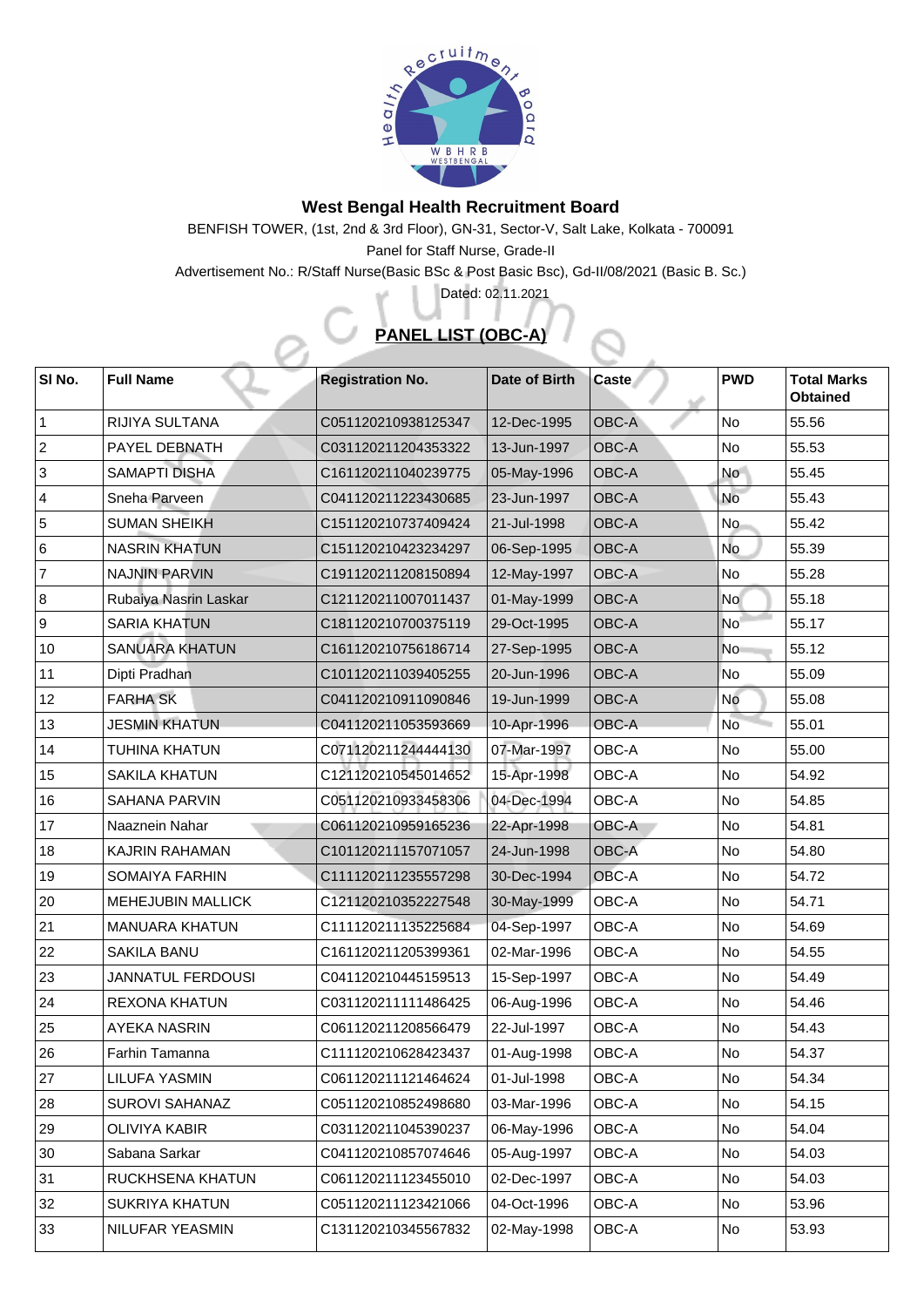| 34 | Nikhat Nazmi               | C101120210234369327 | 05-Jan-1995       | <b>OBC-A</b> | <b>No</b>                | 53.81 |
|----|----------------------------|---------------------|-------------------|--------------|--------------------------|-------|
| 35 | <b>Nourin Parvin</b>       | C101120210918460417 | 12-Apr-1997       | <b>OBC-A</b> | No                       | 53.79 |
| 36 | <b>FAHMIDA PARVIN</b>      | C051120210925522574 | 06-Oct-1996       | <b>OBC-A</b> | No                       | 53.74 |
| 37 | <b>SHABNAM RAHMAN</b>      | C151120211140117118 | 26-Aug-1999       | <b>OBC-A</b> | <b>No</b>                | 53.60 |
| 38 | MAHAMUDA BEGUM             | C121120211204244181 | 12-Apr-1997       | <b>OBC-A</b> | No                       | 53.55 |
| 39 | <b>FARHA NAAZ</b>          | C111120210125267186 | 09-Sep-1997       | <b>OBC-A</b> | No                       | 53.43 |
| 40 | Wasima Khatun              | C131120210545513863 | 13-Jan-1997       | <b>OBC-A</b> | No                       | 53.36 |
| 41 | <b>JESMIN SULTANA</b>      | C051120210738503878 | 12-Feb-1995       | <b>OBC-A</b> | No                       | 53.32 |
| 42 | <b>SAMUNA NASRIN</b>       | C041120210415509269 | 02-Nov-1997       | <b>OBC-A</b> | No                       | 53.29 |
| 43 | Tayeba khatun              | C051120210858161947 | 18-Jun-1997       | <b>OBC-A</b> | <b>No</b>                | 53.19 |
| 44 | <b>NOUSINA KHATUN</b>      | C121120210947176785 | 26-May-1997       | <b>OBC-A</b> | <b>No</b>                | 53.07 |
| 45 | <b>HIMA KHATUN</b>         | C131120210223385732 | 14-Mar-1998       | <b>OBC-A</b> | No                       | 53.00 |
| 46 | MUNSHI FARHA SULTANA       | C031120210256147939 | 03-Oct-1997       | <b>OBC-A</b> | <b>No</b>                | 52.99 |
| 47 | Natika Yeasmin             | C301120211056261460 | $ 04 - Aug-1996 $ | OBC-A        | $\overline{\mathsf{No}}$ | 52.94 |
| 48 | Sumi Khatun                | C051120211239011407 | 01-Jan-1997       | <b>OBC-A</b> | N <sub>o</sub>           | 52.77 |
| 49 | ELIZA PARVIN ANSARI        | C151120210807310251 | 12-Jul-1995       | <b>OBC-A</b> | No                       | 52.60 |
| 50 | <b>Yasmin Sultana</b>      | C101120211039557462 | 11-Feb-1999       | OBC-A        | No                       | 52.57 |
| 51 | <b>SULEKHA KHATUN</b>      | C081120210640464074 | 02-Jan-1993       | <b>OBC-A</b> | <b>No</b>                | 52.48 |
| 52 | <b>ALISHA ISLAM</b>        | C061120211249147964 | 07-Dec-1996       | OBC-A        | <b>No</b>                | 52.45 |
| 53 | MITA BISWAS                | C061120211043269015 | 08-Nov-1995       | <b>OBC-A</b> | <b>No</b>                | 52.41 |
| 54 | <b>NASRIN BISWAS</b>       | C041120210840471422 | 25-Oct-1991       | <b>OBC-A</b> | <b>No</b>                | 52.39 |
| 55 | <b>NAHIDA SULTANA</b>      | C091120210702170997 | 31-Mar-1998       | <b>OBC-A</b> | No                       | 52.32 |
| 56 | <b>ANJURA KHATUN</b>       | C111120210507428521 | 29-Sep-1996       | <b>OBC-A</b> | <b>No</b>                | 52.15 |
| 57 | <b>RABIA KHATUN</b>        | C031120210152592913 | 25-Mar-1997       | <b>OBC-A</b> | $\overline{\mathsf{No}}$ | 51.97 |
| 58 | <b>Sarmin Parvage</b>      | C091120211248482017 | 06-Oct-1992       | <b>OBC-A</b> | <b>No</b>                | 51.93 |
| 59 | <b>FIROJA KHATUN</b>       | C041120211005582212 | 20-May-1995       | <b>OBC-A</b> | No                       | 51.79 |
| 60 | <b>SAMIMA AKTAR BANU</b>   | C061120210702147385 | 15-Mar-1998       | <b>OBC-A</b> | No                       | 51.65 |
| 61 | <b>Tania Sultana</b>       | C061120211227592605 | 10-Aug-1998       | <b>OBC-A</b> | No                       | 51.36 |
| 62 | <b>RESHMA SULTANA</b>      | C111120210240217315 | 30-Jul-1997       | <b>OBC-A</b> | <b>No</b>                | 51.00 |
| 63 | <b>SINA BEGAM</b>          | C151120210631567218 | 17-Feb-1997       | <b>OBC-A</b> | <b>No</b>                | 50.97 |
| 64 | Lutfa Sabnam               | C031120210422040388 | 25-Oct-1997       | <b>OBC-A</b> | N <sub>o</sub>           | 50.97 |
| 65 | <b>HASNA HENA</b>          | C101120211130101782 | 20-May-1995       | OBC-A        | No                       | 50.90 |
| 66 | <b>PIYALI DAS</b>          | C031120210127080217 | 24-Mar-1996       | <b>OBC-A</b> | No                       | 50.73 |
| 67 | <b>JINNATUN NESHA</b>      | C061120210312465924 | 15-Oct-1997       | OBC-A        | <b>No</b>                | 50.59 |
| 68 | Soumina khatun             | C081120211026037291 | 13-Apr-1996       | OBC-A        | <b>No</b>                | 50.41 |
| 69 | <b>PINKI KHATUN</b>        | C111120210123025591 | 02-Mar-1997       | <b>OBC-A</b> | N <sub>o</sub>           | 50.26 |
| 70 | <b>QUADIRA PARVIN</b>      | C161120210225264083 | 11-Aug-1997       | <b>OBC-A</b> | No                       | 49.82 |
| 71 | <b>FARHANA BEGUM</b>       | C111120210636051038 | 05-Nov-1993       | <b>OBC-A</b> | No                       | 49.71 |
| 72 | <b>FATEMA KHATUN</b>       | C061120210357297170 | 05-May-1995       | OBC-A        | N <sub>o</sub>           | 49.51 |
| 73 | <b>UMMA SALMA</b>          | C041120210255008208 | 20-Mar-1996       | <b>OBC-A</b> | <b>No</b>                | 49.18 |
| 74 | <b>SUMAIYA KHATUN</b>      | C121120211038005530 | 15-Jan-1999       | <b>OBC-A</b> | <b>No</b>                | 48.95 |
| 75 | <b>Bilkish khatun</b>      | C081120210454328919 | 09-Mar-1994       | <b>OBC-A</b> | No                       | 48.93 |
| 76 | <b>JINIYA AZMI</b>         | C111120210649547903 | 23-Nov-1997       | OBC-A        | No                       | 48.84 |
| 77 | <b>FARHIN WAHAB LASKAR</b> | C031120210104417796 | 05-Jun-1996       | <b>OBC-A</b> | No                       | 48.68 |
| 78 | <b>RESHMA KHATUN</b>       | C121120210726535390 | 04-Jun-1994       | <b>OBC-A</b> | No                       | 48.58 |
| 79 | <b>SABEKUN NAHAR</b>       | C141120210409086982 | 02-Feb-1997       | OBC-A        | No                       | 48.51 |
| 80 | <b>BENOGIR KHATUN</b>      | C081120210748013659 | 20-Jan-1998       | <b>OBC-A</b> | No                       | 48.37 |
| 81 | TANIYA SULTANA             | C061120210137353593 | 25-Apr-1999       | <b>OBC-A</b> | No                       | 47.92 |
|    |                            |                     |                   |              |                          |       |